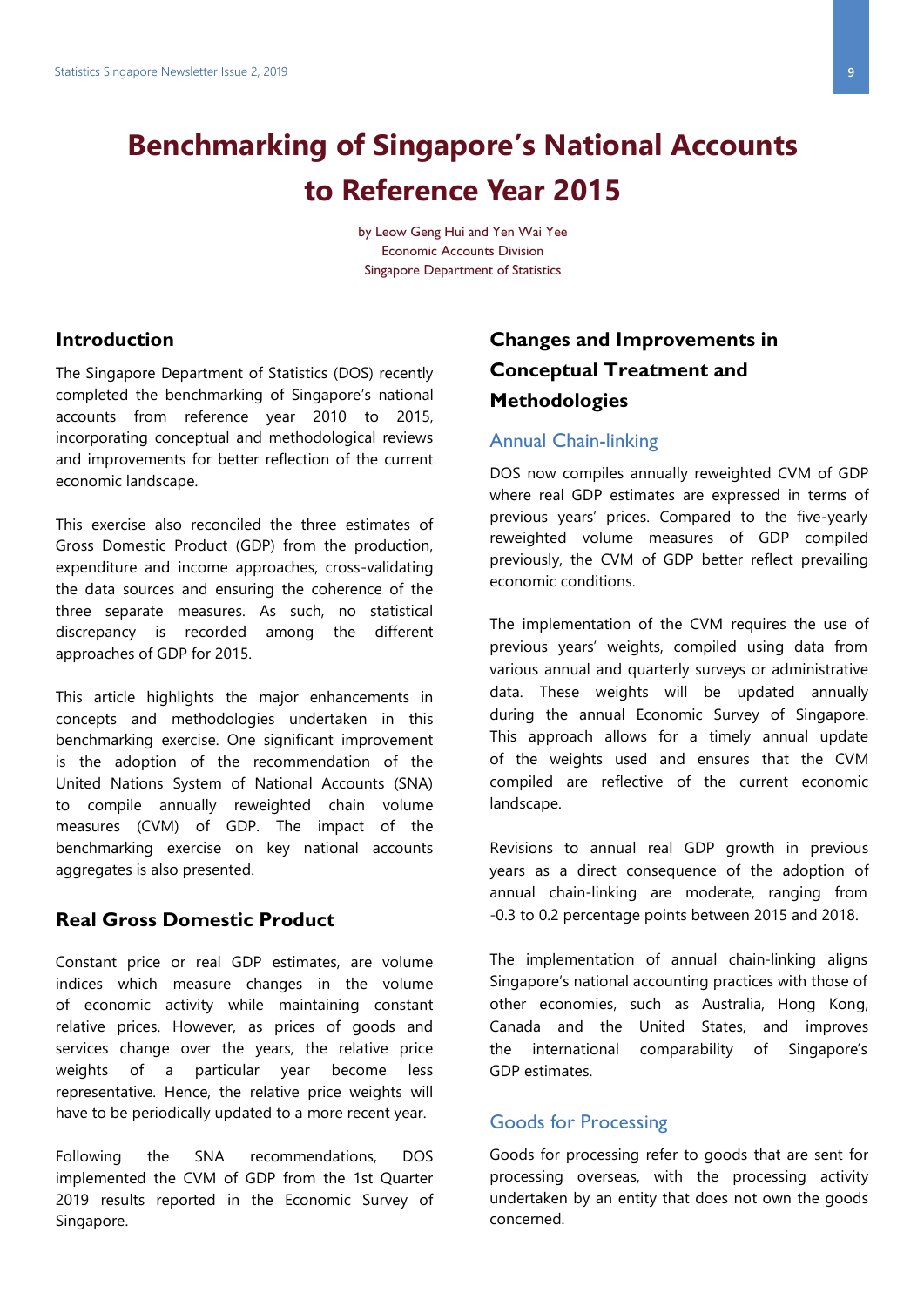According to the International Monetary Fund's Balance of Payments and International Investment Position Manual (BPM) and the SNA, the physical movement of goods across national borders for a processing activity without a change in ownership is not considered as an import or export of these goods.

Hence, while the goods account of the balance of payments (BOP) cover goods transacted between residents and non-residents, goods sent abroad or received from abroad for processing with no change in ownership between residents and non-residents should not be recorded as exports and imports.

In accordance with the BPM and SNA, the goods account has been adjusted to reflect the inward and outward processing arrangements of goods. Such adjustments have been incorporated into gross exports and imports as well as net exports of goods, improving the treatment and coverage of the BOP and national accounts.

#### Insurance Service Charge

The output of an insurance company is estimated based on the sum of insurance premiums and investment income less claims.

During periods in which insurers face exceptionally large or volatile claims, the estimation of insurance output could be extremely volatile and may even be negative.

The "expectations approach" in the measurement of insurance output was implemented, taking guidance from the United Nations Statistics Division and the European Central Bank.

This provides a stable measure of insurance output and addresses the issue of having volatile and negative estimates of output arising from unforeseen large claims.

## **Impact on Major Macro-Economic**

#### **Aggregates**

Other than the reconciliation of the GDP estimates, the revaluation of the national accounts and adoption of CVM, revisions also resulted from the conceptual changes and methodological improvements introduced during the benchmarking exercise.

#### GDP Growth Rates

Revisions to real GDP growth are moderate, ranging between -0.2 and 0.4 percentage points from 2015 to 2018 (Table 1).

The revisions vary across industries. The Wholesale and Retail Trade industry recorded slightly higher revisions in annual growth rates, compared to other industries.

#### **TABLE 1** REAL GDP GROWTH, 2015-2018

| Year | <b>Before</b><br>Benchmarking<br>(a) | <b>After</b><br><b>Benchmarking</b><br>(b) | Per Cent<br>Change<br>$(b)-(a)$ |
|------|--------------------------------------|--------------------------------------------|---------------------------------|
|      | Per Cent                             | Percentage<br>Point                        |                                 |
| 2015 | 2.5                                  | 2.9                                        | 0.4                             |
| 2016 | 2.8                                  | 3.0                                        | 0.2                             |
| 2017 | 3.9                                  | 3.7                                        | $-0.2$                          |
| 2018 | 3.2                                  | 3.1                                        | $-0.1$                          |

#### Nominal GDP

From 2015 to 2018, nominal GDP levels, or GDP at current market prices, revised 0.5 to 0.8 per cent upwards (Table 2).

#### **TABLE 2** GDP AT CURRENT MARKET PRICES, 2015-2018

| Year | <b>Before</b><br>Benchmarking<br>(a) | After<br><b>Benchmarking</b><br>(b) | Per Cent<br>Change<br>$[(b)-(a)]/(a)$ |
|------|--------------------------------------|-------------------------------------|---------------------------------------|
|      |                                      | \$ Million                          | Per Cent                              |
| 2015 | 421,046.3                            | 423,444.1                           | 0.6                                   |
| 2016 | 437,339.1                            | 439,411.6                           | 0.5                                   |
| 2017 | 464.928.3                            | 467,305.5                           | 0.5                                   |
| 2018 | 487,087.5                            | 491,174.5                           | 0.8                                   |

Among the industries, while the nominal gross valueadded (GVA) estimates for Manufacturing, Information & Communications, Finance & Insurance, and Business Services were revised upwards, these were partially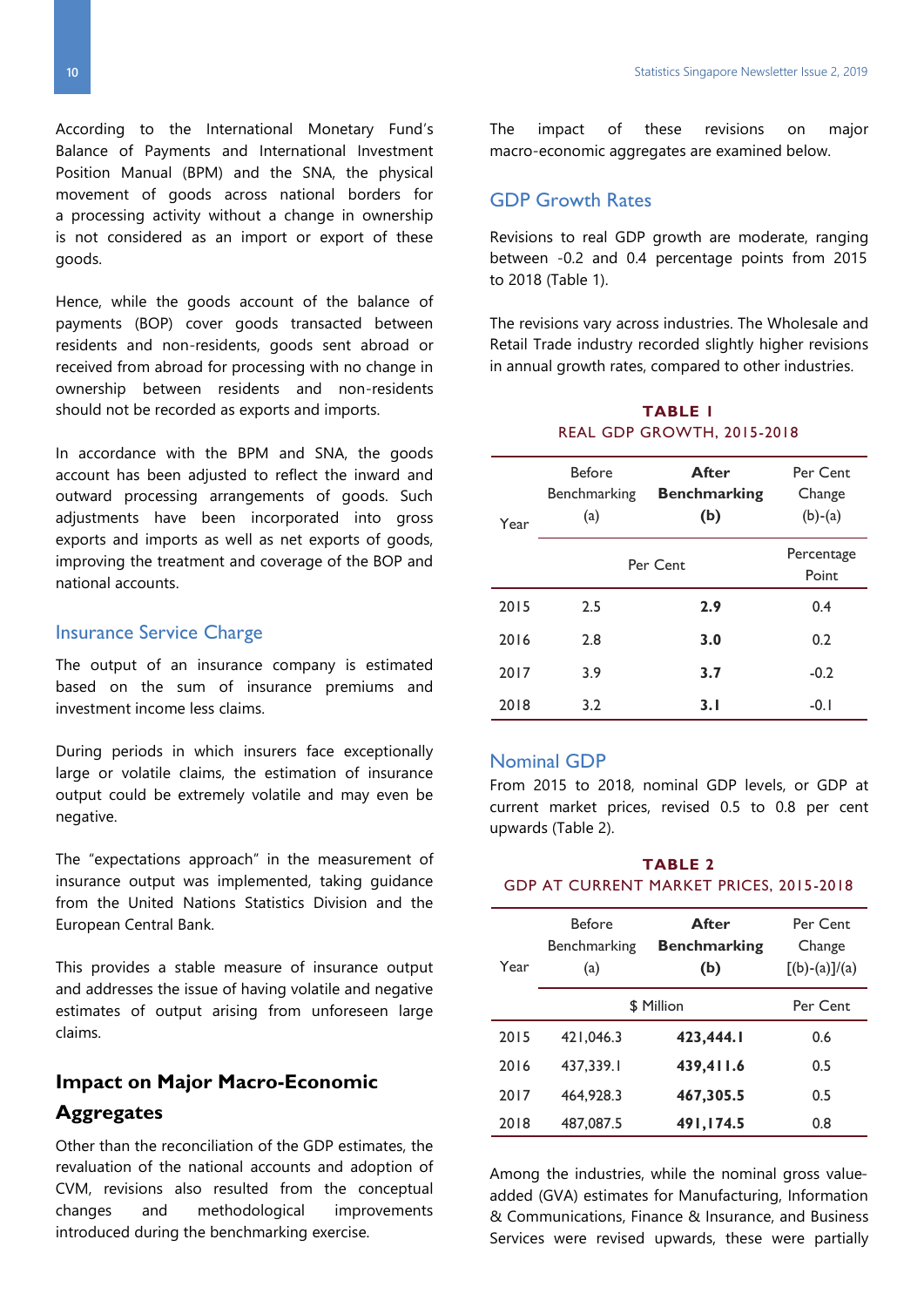partially offset by the downward revisions of the estimates for the Construction, Wholesale & Retail Trade, Transportation & Storage, as well as Other Services Industries.

#### Composition of GDP Components

#### Component Share by Industry

The relative GVA shares of industries were also updated during the benchmarking exercise. The GVA shares of the Manufacturing and Finance & Insurance

industries were revised upwards, while the GVA shares of Construction, Transportation & Storage, and Other Services Industries were revised downwards (Table 3).

#### Component Share by Expenditure

The relative share of private consumption expenditure in expenditure-based GDP estimates was revised upwards, while that of gross fixed capital formation was revised downwards (Table 4).

#### **TABLE 3** NOMINAL GVA SHARE BY INDUSTRY, 2015 AND 2018

|                                         | 2015                          |                                     | 2018                          |                                     |
|-----------------------------------------|-------------------------------|-------------------------------------|-------------------------------|-------------------------------------|
|                                         | <b>Before</b><br>Benchmarking | <b>After</b><br><b>Benchmarking</b> | <b>Before</b><br>Benchmarking | <b>After</b><br><b>Benchmarking</b> |
| Total                                   | 100.0%                        | 100.0%                              | 100.0%                        | 100.0%                              |
| <b>Goods Producing Industries</b>       | 25.6%                         | 25.8%                               | 26.1%                         | 26.7%                               |
| Manufacturing                           | 19.0%                         | 19.2%                               | 21.4%                         | 22.0%                               |
| Construction                            | 5.2%                          | 5.1%                                | 3.5%                          | 3.4%                                |
| <b>Utilities</b>                        | 1.5%                          | 1.5%                                | 1.2%                          | 1.2%                                |
| <b>Services Producing Industries</b>    | 70.0%                         | 69.7%                               | 70.4%                         | 69.6%                               |
| Wholesale & Retail Trade                | 16.6%                         | 16.4%                               | 18.0%                         | 17.6%                               |
| Transportation & Storage                | 7.6%                          | 7.5%                                | 6.9%                          | 6.7%                                |
| Accommodation &<br><b>Food Services</b> | 2.2%                          | 2.2%                                | 2.1%                          | 2.1%                                |
| Information & Communications            | 4.0%                          | 4.0%                                | 4.1%                          | 4.1%                                |
| Finance & Insurance                     | 12.4%                         | 12.5%                               | 12.9%                         | 13.0%                               |
| <b>Business Services</b>                | 15.9%                         | 15.8%                               | 14.9%                         | 14.9%                               |
| Other Services Industries               | 11.4%                         | 11.3%                               | 11.5%                         | 11.3%                               |
| <b>Ownership of Dwellings</b>           | 4.3%                          | 4.5%                                | 3.5%                          | 3.7%                                |

#### **TABLE 4**

#### EXPENDITURE COMPONENTS AS A PERCENTAGE OF NOMINAL GDP, 2015 AND 2018

|                                    | 2015                                 |                                     | 2018                          |                                     |
|------------------------------------|--------------------------------------|-------------------------------------|-------------------------------|-------------------------------------|
|                                    | <b>Before</b><br><b>Benchmarking</b> | <b>After</b><br><b>Benchmarking</b> | <b>Before</b><br>Benchmarking | <b>After</b><br><b>Benchmarking</b> |
| Private Consumption Expenditure    | 36.4%                                | 37.2%                               | 34.8%                         | 35.4%                               |
| Government Consumption Expenditure | 10.3%                                | 10.2%                               | 10.9%                         | 10.7%                               |
| Gross Fixed Capital Formation      | 27.3%                                | 27.2%                               | 25.0%                         | 24.5%                               |
| Changes in Inventories             | $-1.0%$                              | $-1.9%$                             | 2.6%                          | 2.5%                                |
| Net Exports of Goods & Services    | 27.0%                                | 27.3%                               | 26.7%                         | 26.9%                               |

Note: Figures are expressed as a share of expenditure-based GDP.